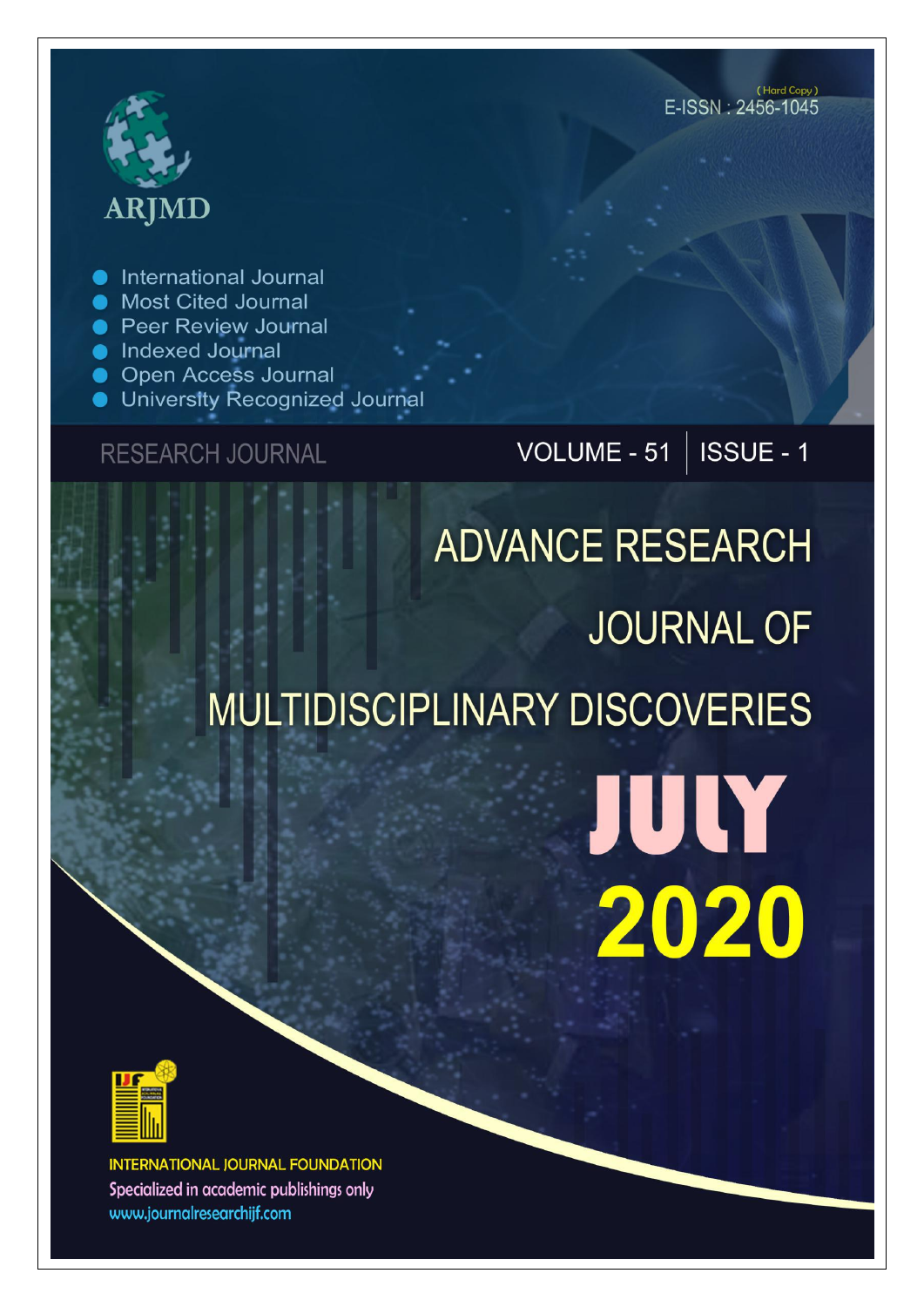

#### **Public Knowledge, Attitude and Practices to wards Cutaneous Leishmaniasis and Sand Flies in Attoud, Aseer Region, kingdom of Saudi Arabia .**

| <b>ORIGINAL RESEARCH ARTICLE</b>                        | <b>NAME OF THE AUTHOR'S</b>                                                      |  |  |  |
|---------------------------------------------------------|----------------------------------------------------------------------------------|--|--|--|
| <b>ISSN: 2456-1045 (Online)</b>                         | <sup>1</sup> Amna H.I.Babeker                                                    |  |  |  |
| <b>ICV Impact Value: 72.30</b>                          | <sup>2</sup> Fatima E. M Elhadi <sup>*</sup>                                     |  |  |  |
| GIF-Impact Factor: 5.188                                | <sup>3</sup> Hasabelrasol F.A. Elhaj                                             |  |  |  |
| <b>IPI Impact Factor: 3.54</b>                          | <sup>4</sup> Afaf R. Albargi                                                     |  |  |  |
| Publishing Copyright @ International Journal Foundation | <sup>5</sup> Atheer M. Assiri                                                    |  |  |  |
| Article Code: ENT-V51-I1-C1-JULY-2020                   | <sup>6</sup> Wejdan S. Alshehri                                                  |  |  |  |
| Category: ENTOMOLOGY                                    |                                                                                  |  |  |  |
| Volume: 51.0 (JULY-2020 EDITION)                        | <sup>1</sup> Assistant professor, Public Health Department, Applied Medical      |  |  |  |
| <b>Issue:</b> $1(One)$                                  | Science college, King Khalid University, Saudi Arabia and Faculty                |  |  |  |
| Chapter : $1$ (One)                                     | of Education, Department of Biology, University of Gadarif, Sudan.               |  |  |  |
| <b>Page: <math>01-07</math></b>                         | <sup>2</sup> Assistant professor, Saudi electronic University, College of Health |  |  |  |
| Journal URL: www.journalresearchijf.com                 | science, Saudi Arabia.                                                           |  |  |  |
| Paper Received: 02.08.2020                              | <sup>3</sup> Vector control administration,                                      |  |  |  |
| Paper Accepted: 22.08.2020                              | department of medical entomology, Saudi Arabia.                                  |  |  |  |
| Date of Publication: 12-10-2020                         | 4,5,6 Students at King Khalid University College of Applied Medical              |  |  |  |
| Doi No.:10.5281/zenodo.4080370                          | Science Public Health Department, Saudi Arabia                                   |  |  |  |
|                                                         |                                                                                  |  |  |  |

#### **ABSTRACT**

**Background:** Cutaneous leishmaniasis (CL) is a vector-borne disease transmitted by the bite of an infected sand fly. This disease is highly prevalent in Saudi Arabia. It aims to assess Knowledge, Attitude and Practices Related to Cutaneous Leishmaniasis and Sand Flies among 8th Female High school in Attoud, Aseer Region.. **Methodology:** This study was conducted at 8th Female High school with sample size 210 participants by used Questionnaire to assess the Knowledge, Attitude and Practices of Cutaneous leishmaniasis. The data was analyzed by SPSS Version (22) for analysis and presented of data . **Results:** The vast majority of the respondents (94.76 %) were live in Attoud area, (43.8%) of respondent's knowing about Cutaneous leishmaniasis. Nearly half of respondents (42.2%) were reported that Cutaneous leishmaniasis is presented with Skin infection (a cutaneous rash). (76.7%) of respondents stated the sand flies of insect transmitted Cutaneous leishmaniasis, but only 21% knew the vector of the disease of Cutaneous leishmaniasis. Only (24.8%) of respondents know about preventive measures. Regarding attitude, (34.8%) of respondent thoughts, insecticide are the best in avioding Cutaneous leishmaniasis followed by Insect repellents (27.6%) and few of them thoughts Sanitation (3.3%) .Nearly half of the respondents (42.4%) thought that insecticide were spray more than a year and (12.4%) of the respondents do not thought any things. **Conclusions:** In the study, insufficient knowledge of the students about Cutaneous leishmaniasis infection, vector, mode transmission and preventive measures of CL, also the attitude and practice of students like preventive measures of CL were found not satisfactory, and the study found the High education of parents lead to high knowledge of their kids of disease. Highpoints the needs for a health education and promotion to enhance the awareness of students about CL. which will improve inhabitants' contribution in control program of CL in this area.

**KEYWORDS:** Knowledge, Attitude, Practices, Cutaneous Leishmaniasis, Sand fly, Saudi Arabia.

#### CITATION OF THE ARTICLE

回洪回

**Babeker A.H.I., Elhadi F.E.M., Elhaj H.F.A., Albargi A.R., Assiri A.M., Alshehri W.S.** (2020) Public Knowledge, Attitude and Practices to wards Cutaneous Leishmaniasis and Sand Flies in Attoud, Aseer Region, kingdom of Saudi Arabia`. ; *Advance Research Journal ofMultidisciplinary Discoveries;* 51(1) pp. 01-07

*\* Corresponding Author*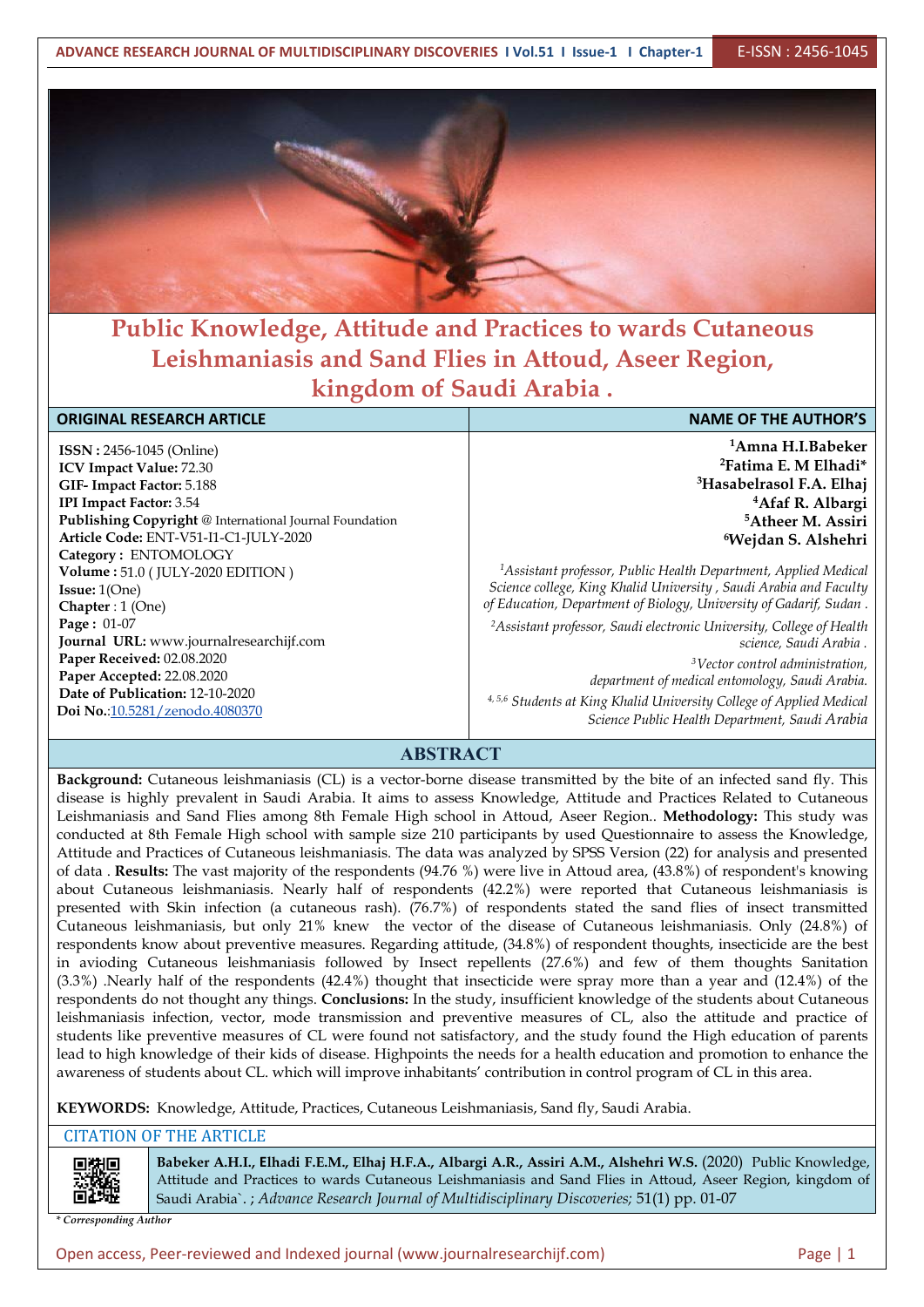#### **I. INTRODUCTION**

Leishmaniasis is a parasitic disease caused by the Leishmania parasite. This parasite typically lives in infected sand flies <sup>[1]</sup>. Cutaneous leishmaniasis (CL) is cutaneous the most common form of leishmaniasis; a disease with varying clinical presentation and a mild dermal condition usually self-healing, but the resulting scaring could be extremely disfiguring leading to social and psychological stigma<sup>[2]</sup>. The main symptom  $\frac{1}{1}$  and  $\frac{1}{2}$  in the diagnosis is of Cutaneous leishmaniasisis painless skin ulcers. Cutaneous symptoms may appear a few weeks after being bitten by an infected sand fly, sometimes symptoms won't appear for months or years <sup>[1]</sup>

The epidemiology of leishmaniasis depends on the characteristics of the parasite and sand fly species, the local ecological characteristics of the transmission sites, current and past exposure of the human population to<br>the parasite, and human behavior. Some 70 animal<br>species, including humans, have been found as natural<br>reservoir hosts of Leishmania parasites  $\begin{bmatrix} 3 \end{bmatrix}$ . the parasite, and human behavior. Some 70 animal  $\Box$  Dimethylsulfoxide, species, including humans, have been found as natural reservoir hosts of Leishmania parasites [3].

Approximately, 0.7 to 1.2 million new cases of CL<br>
ur each year worldwide, with about one third of<br>
es occurring in each of the following three regions:<br>
Americas, the Mediterranean basin, and the<br>
tern Asia from Middle E occur each year worldwide, with about one third of cases occurring in each of the following three regions: the Americas, the Mediterranean basin, and the western Asia from Middle East to central Asia . Currently CL is endemic in 87 countries worldwide  $[4]$ .

Fatal epidemics have occurred in areas of Asia,  $\frac{a}{b}$ <br>t Africa and South America, Afforted regions are East Africa, and South America. Affected regions are<br>often remote and unstable, with limited resources for<br>treating this disease <sup>[1]</sup>. Currently, KSA is no longer on often remote and unstable, with limited resources for treating this disease  $\left[1\right]$ . Currently, KSA is no longer on  $\mathbb{R}$  delays the imp the list of top 10 highest endemic countries worldwide, but it is still the fourth most endemic area in western Asia  $\left[5\right]$ . Therefore, CL continues to be a major public  $\leq$  preventive health problem affecting the community and challenging the national health authorities  $[6]$ .

According to the Saudi Ministry of Heath sevenyear reports (2006–2012), Hail Province, Northwestern Saudi Arabia, is reported as the fifth most infected region among the 20 Saudi provinces after El Qassim, Al- Madinah Al-Munawarah, El Hassa and Riyadh <sup>[7]</sup>. Leishmania parasites are transmitted through the bites of infected female phlebotomine sandflies, which feed on blood to produce eggs <sup>[3]</sup>. The sand fly adults are region. Asee small flies – only about 3 mm long – and are golden, brownish or gray colored, have long, piercing mouthparts that are well adapted for sucking blood from their selected host, hairy-looking wings in a vertical V-shape when at rest, a characteristic that distinguishes them from some other small flies. Also, the six legs on the adults are extremely long, being longer than the insect's body <sup>[8]</sup>. Three ways of tempe detecting sand fly breeding places: the use of emergence traps placed over potential sources to catch newly emerged adult sandflies; flotation of larvae and

pupae from soil, etc., and desiccation of media to drive out the larvae. <sup>[9]</sup>.

The diversity of leishmania strains involved in cutaneous leishmaniasis and unavailability of universally acceptable, safe, and effective vaccine make the treatment of patients difficult <sup>[10]</sup>.

Before considering treatment, the first step is to make sure the diagnosis is correct. The treatment depends in part on the Leishmania species; the geographic area in which infection was acquired; the natural history of infection; the parasite's drug susceptibilities in the pertinent setting; and the number, size, location, evolution, and other clinical characteristics of the patient's skin lesions, [11].

Treatment options of cutaneous leishmaniasis: Thermotherapy, Cryotherapy, Surgery, Paromomycin, Ketoconazole+ Miconazole,Clotimazole, IL Pentavalent antimony, Bleomycin<sup>[11]</sup>. The adoption of preventive measures strongly depends on the attitudes and behaviors of the population at risk. Therefore, in order to control leishmaniasis, it is essential to know the risk factors associated with it, and to understand the disease-related knowledge, attitudes, and practices  $(KAP)$  of the population  $[12]$ .

Determining people's awareness about different features of cutaneous leishmaniasis is important for planning control programs. Deficiency of information about population KAP about illness like leishmaniasis delays the implementation of preventive actions. Considering this point, findings of this study can be suitably used for proper accomplishment of preventive plans for cutaneous leishmaniasis.

#### **II. MATERIALS AND METHODS**

A Cross-Sectional, descriptive study in  $8<sup>TH</sup>$  Female High school in Attoud Aseer region, Kingdom of Saudi Arabia .

The study was carried out in Attoud  $8<sup>TH</sup>$  Female High School, Khamis Mushait localities in Aseer region. Aseer is a province of Saudi Arabia located in the southwest of the country region of 81,000 km² population of 1,563,000 borders with Yemen. The average annual rainfall in the highlands probably ranges from 300 to 500 millimeters (12 to 20 inches) falling in two rainy seasons, the chief one being in March and April with some rain in the summer. Temperatures are very extreme, with diurnal temperature ranges in the highlands the greatest in the world. It is common for afternoon temperatures are over 30 °C (85 °F), while mornings can be extremely frosty and fog can cut visibility to near zero percent.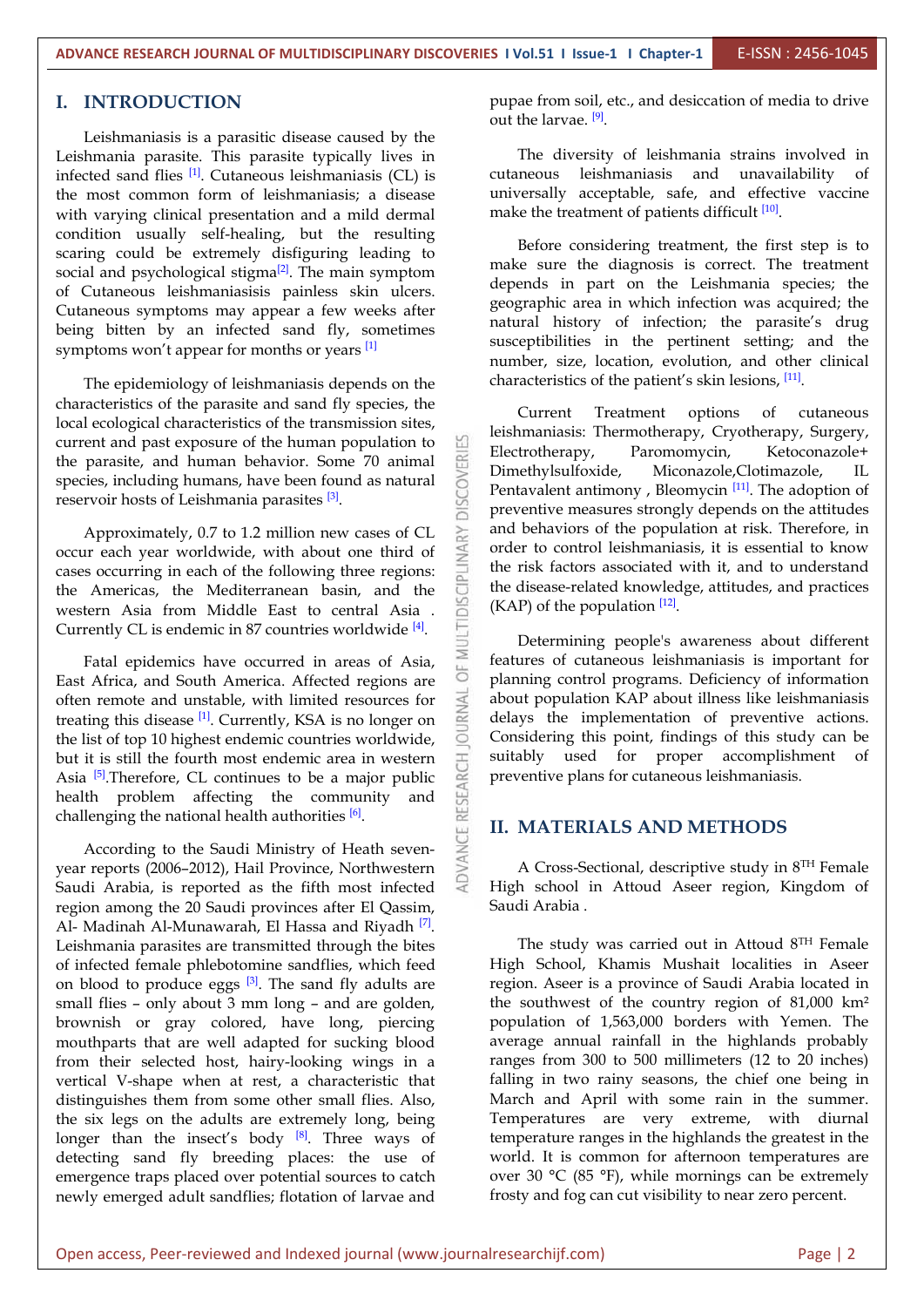Sample size (210 participant) was calculated based on total coverage of the students in the school. The sampling was continued till completing all students on the school.

A semi -structured KAP questionnaire was used for data collection. The questionnaire composed of the necessary questions of four main parts: socio demographic characteristics, Knowledge of the respondents related to sand flies, Knowledge of the respondents related to cutaneous leishmaniasis and Attitudes and practices of the respondents related to leishmaniasis. The questionnaire was validated first by conducting a pre-testing on a small group of target population. Then the survey was extending from 10/2018 to 11/2018 excluding predestining group.

The ethics committee of King Khalid University faculty of applied science Medical Sciences, department of public health approved the study and<br>written informed consent of the interviewee was taken<br>after explaining the objectives of the study then the written informed consent of the interviewee was taken after explaining the objectives of the study then the school administration to distribute the questionnaire.<br>Confidentiality of the details of the participants was<br>guaranteed. Collected data were analyzed with SPSS,<br>version 22 and P< 0.05 was considered statistically<br>signifi Confidentiality of the details of the participants was guaranteed. Collected data were analyzed with SPSS, version 22 and P< 0.05 was considered statistically significant.

#### **III. RESULT**

**THE VALUATE VALUATE:**<br>The vast majority of the respondents  $(94.76%)$ <br>is live in Attend and  $(35.24%)$  were in 2nd grade while (33.8 %) in grade 1st and (30.95 %) in 3rd grade.

were live in Attoud and (35.24%) were in 2nd grade<br>while (33.8 %) in grade 1st and (30.95 %) in 3rd grade.<br>Regarding to level of father's education (52.4%)<br>was in University and above and (29%) were in high<br>school, few of Regarding to level of father's education  $(52.4\%)$ was in University and above and (29%) were in high school, few of them were Illiterate and Primary school (4.8%).

While the mother's education (34.3%) were in University and above and (28.6%) were in high school , Illiterate ( 19%) and few of them in Primary and middle school (9%). Table 1

The study revealed that only 4.8% of the respondents were able to differentiate sand flies from common house flies, whereas 95.2% had no idea of identification. When the respondents were asked "do sand flies transmit diseases? Most of the respondents (76.7%) answered "yes", that sand flies transmit leishmaniasis while 23.3% answered that "I don't know", 36.2% of the respondents said that sand flies transmit Skin disease, but 22.4% answered that "I don't know".

For the breeding places of sand flies, 33.8% thought that moist places are suitable breeding places, whereas 27.6% ,11.9 % and 10% said Trees, Unhygienic conditions and fresh water , respectively. However, 15.7% had lack of information regarding breeding places of sand flies. Regarding the biting time of sand flies, 30.5% thought that it bites during dusk and dawn, followed by During midnight (29%), Sunset (11.9%), At any time (10%), whereas the (23.1%) of respondents were unaware. For the control measures of sand flies, 28.6% were in the opinion that sand flies can be controlled by Fly paper. The use of insect repellents, sanitation and insecticide sprays were also answered by some of the respondents, whereas 15.7% were unaware about the control measures. Table 2

Nearly half of the respondents (43.8%) konwing about leishmaniasis and have a history of leishmaniasis diseases. While few of respondents (37.6%) reported that coetaneous leishmaniasis it's a diseases transmitted from man to man.

Nearly quarter of respondents (21%) said the correct answer that the Sand fly transmitted Cutaneous leishmaniasis, , few of them (18.1%) do not know vector of leishmaniasis.

Regarding to the question about the symptoms of Cutaneous leishmaniasis the nearly half (45.2%) of respondents reported the correct answer that is Skin infection.

Furthermore the most of the respondents (85.6%) reported cutaneous leishmanias is curable, while (26.7) reported that the peak incidence time for cutaneous leishmaniasis in summer and few of them said in winter (9.5). Table 3

Regarding to the question what to do if a family member is infected with leishmaniasis the nearly half of the respondent (40.5%) said (Admission to Hospital) it is true answer and (10.5%) said the (Admission to doctor Herbalists).

Regarding to the preventive (avoid) of cutaneous leishmaniasis (43.8%) thought insecticide which is the true answer followed by Insect repellents(27.6%) and bed net $(22.4\%)$  and few of them thought Sanitation  $(3.3\%)$ .

Nearly half of the respondents (42.4%) thought that insecticide were spray more than a year and (12.4%) of the respondents do not thought the. The most common method of source information is teacher (31%). Table 4

The table (5) showed significant relationship between heard of cutaneous leishmaniasis and parent's educational level while other socio-demographic data like residence, father and mother jobs are found not statistically significant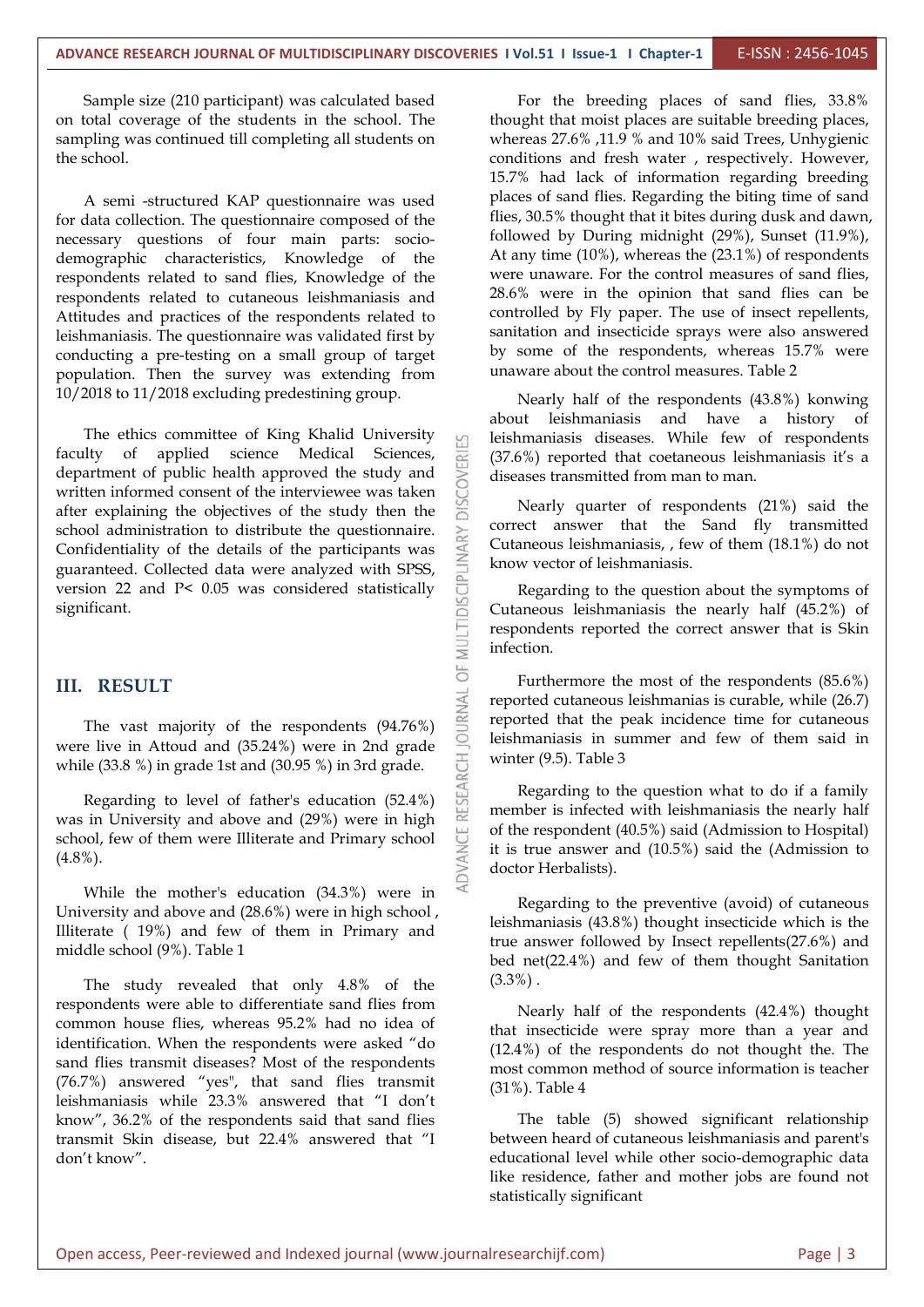**Table 1- Socio-demographic characteristics of studied sample in 8th Female High school in Attoud ,Aseer region, Kingdom of Saudi Arabia(n = 210).**

| Characteristics              | <b>Categories</b>           | Number | $\frac{0}{0}$ |                    | Do you know<br>Leishmaniasis           |  |
|------------------------------|-----------------------------|--------|---------------|--------------------|----------------------------------------|--|
| Grade of                     | $1st$ highschool            | 71     | 33.8          |                    | disease?                               |  |
| Education                    | 2 <sup>nd</sup> high school | 74     | 35.24         |                    | Did you ever see a                     |  |
|                              | 3 <sup>rd</sup> high school | 65     | 30.95         |                    | leishmaniasis patient                  |  |
| Residence                    | Attoud                      | 199    | 94.76         |                    | or have a history of<br>leishmaniasis? |  |
|                              | Non Attoud                  | 11     | 5.21          |                    |                                        |  |
|                              | Illiterate                  | 10     | 4.8           |                    |                                        |  |
| Level of Father              | Primary school              | 10     | 4.8           |                    |                                        |  |
| Education                    | Middle school               | 19     | 9             |                    | Do you know<br>symptoms of the         |  |
|                              | High school                 | 61     | 29            |                    | disease?                               |  |
|                              | University and above        | 110    | 52.4          |                    |                                        |  |
| Level of Mother<br>Education | Illiterate                  | 40     | 19            |                    |                                        |  |
|                              | Primary school              | 19     | 9             |                    | Can it be transmitted                  |  |
|                              | Middle school               | 19     | 9             |                    | from man to man?                       |  |
|                              | High school                 | 60     | 28.6          | <b>DISCOVERIES</b> |                                        |  |
|                              | University and above        | 72     | 34.3          |                    |                                        |  |
| Father's Job                 | work                        | 194    | 92.4          |                    | Do you know the                        |  |
|                              | Not work                    | 16     | 7.6           |                    | vector of the disease?                 |  |
| Mother's Job                 | work                        | 98     | 46.7          |                    |                                        |  |
|                              | Not work                    | 112    | 53.3          | VARY               |                                        |  |

**sand flies (n = 210).**

| Education<br>Father's Job<br>Mother's Job               | High school<br>University and above<br>work<br>Not work<br>work<br>Not work<br>Table 2: Knowledge of the respondents related to | 60<br>72<br>194<br>16<br>98<br>112 | 28.6<br>34.3<br>92.4<br>7.6<br>46.7<br>53.3 | ADVANCE RESEARCH JOURNAL OF MULTIDISCIPLINARY DISCOVERIES | Do you know the<br>vector of the disease?                                                |                         |
|---------------------------------------------------------|---------------------------------------------------------------------------------------------------------------------------------|------------------------------------|---------------------------------------------|-----------------------------------------------------------|------------------------------------------------------------------------------------------|-------------------------|
|                                                         |                                                                                                                                 |                                    |                                             |                                                           |                                                                                          |                         |
|                                                         |                                                                                                                                 |                                    |                                             |                                                           |                                                                                          |                         |
|                                                         |                                                                                                                                 |                                    |                                             |                                                           |                                                                                          |                         |
|                                                         |                                                                                                                                 |                                    |                                             |                                                           |                                                                                          |                         |
|                                                         |                                                                                                                                 |                                    |                                             |                                                           |                                                                                          |                         |
|                                                         |                                                                                                                                 |                                    |                                             |                                                           |                                                                                          |                         |
| sand flies ( $n = 210$ ).                               |                                                                                                                                 |                                    |                                             |                                                           | Peak incidence time?                                                                     |                         |
| Characteristics                                         | Categories                                                                                                                      | Number                             | $\frac{0}{0}$                               |                                                           |                                                                                          |                         |
| Can you<br>identify/differen                            | Yes                                                                                                                             | 10                                 | 4.8                                         |                                                           |                                                                                          |                         |
| tiate sand flies                                        | $\rm No$                                                                                                                        | 200                                | 95.2                                        |                                                           | Is leishmaniasis<br>curable?                                                             |                         |
| Do you expose to                                        | Yes                                                                                                                             | $\mathbf{1}$                       | 0.5                                         |                                                           |                                                                                          |                         |
| sand fly bites?                                         | No                                                                                                                              | 209                                | 99.5                                        |                                                           | Table 4: Attitude a                                                                      |                         |
| Do sand flies                                           | Yes                                                                                                                             | 161                                | 76.7                                        |                                                           | related to cutaneo                                                                       |                         |
| transmit<br>diseases?                                   | No                                                                                                                              | 49                                 | 23.3                                        |                                                           | Characteristics                                                                          |                         |
|                                                         | Fever                                                                                                                           | 27                                 | 23.3                                        |                                                           |                                                                                          | Clea                    |
| Name the disease<br>transition by<br>sand flies         | Diarrhea                                                                                                                        | 24                                 | 11.4                                        |                                                           | What to do if a                                                                          | Adr                     |
|                                                         | Malaria                                                                                                                         | 36                                 | 17.1                                        |                                                           | family member<br>is infected with                                                        | Adr                     |
|                                                         | Skin disease                                                                                                                    | 76                                 | 36.2                                        |                                                           | leishmaniasis                                                                            | Isol                    |
|                                                         | I don't know                                                                                                                    | 47                                 | 22.4                                        |                                                           |                                                                                          | I do                    |
|                                                         | Fresh water                                                                                                                     | 23                                 | 10                                          |                                                           | What to do to<br>avoid<br>leishmaniasis                                                  | San                     |
| Do you know                                             | Unhygienic conditions                                                                                                           | 25                                 | 11.9                                        |                                                           |                                                                                          | Bed                     |
| breeding places<br>of sand flies?                       | Moist places                                                                                                                    | 71                                 | 33.8                                        |                                                           |                                                                                          | Inse                    |
|                                                         | <b>Trees</b>                                                                                                                    | 58                                 | 27.6                                        |                                                           |                                                                                          | Inse                    |
|                                                         | I don't know                                                                                                                    | 33                                 | 15.7                                        |                                                           |                                                                                          | I do                    |
| Do you know<br>biting time of<br>sand flies?            | During dusk and dawn                                                                                                            | 64                                 | 30.5                                        |                                                           | What is the<br>source of<br>information<br>you have about<br>Cutaneous<br>Leishmaniasis? | Tele                    |
|                                                         | Sunset                                                                                                                          | 25                                 | 11.9                                        |                                                           |                                                                                          | Pub                     |
|                                                         | During midnight                                                                                                                 | 61                                 | 29                                          |                                                           |                                                                                          |                         |
|                                                         | At any time                                                                                                                     | 21                                 | 10                                          |                                                           |                                                                                          | Soci                    |
|                                                         | I don't know                                                                                                                    | 29                                 | 23.1                                        |                                                           |                                                                                          | Tea                     |
| Do you know<br>the control<br>methods of<br>sand flies? | Fly paper                                                                                                                       | 60                                 | 28.6                                        |                                                           |                                                                                          | I do                    |
|                                                         | Insecticide sprays                                                                                                              | 41                                 | 19.5                                        |                                                           |                                                                                          | A y<br>Six <sub>1</sub> |
|                                                         | Insect                                                                                                                          | 41                                 | 19.5                                        |                                                           | When is the<br>insecticide were                                                          | Less                    |
|                                                         | Sanitation                                                                                                                      | 35                                 | 16.7                                        |                                                           | spray                                                                                    | Mor                     |
|                                                         | I don't know                                                                                                                    | 33                                 | 15.7                                        |                                                           |                                                                                          | I do                    |

**Table 3- Knowledge of the respondents related to cutaneous leishmaniasis (n = 210).**

| Characteristics                                                                       | Categories     | Number         | $\frac{0}{0}$ |
|---------------------------------------------------------------------------------------|----------------|----------------|---------------|
| Do you know<br>Leishmaniasis<br>disease?                                              | Yes            | 92             | 43.8          |
|                                                                                       | No             | 118            | 56.2          |
| Did you ever see a<br>leishmaniasis patient<br>or have a history of<br>leishmaniasis? | Yes            | 92             | 43.8          |
|                                                                                       | No             | 118            | 56.2          |
|                                                                                       | Fever          | 3              | 1.4           |
| Do you know                                                                           | Anemia         | 11             | 6.7           |
| symptoms of the<br>disease?                                                           | Skin infection | 95             | 45.2          |
|                                                                                       | Itch           | 18             | 8.6           |
|                                                                                       | I don't know   | 83             | 39.5          |
| Can it be transmitted                                                                 | Yes            | 79             | 37.6          |
| from man to man?                                                                      | No             | 131            | 62.4          |
|                                                                                       | Mosquito       | 57             | 27.1          |
|                                                                                       | Sand fly       | 44             | 21            |
| Do you know the<br>vector of the disease?                                             | <b>Bees</b>    | $\overline{2}$ | 0.9           |
|                                                                                       | House fly      | 69             | 23.9          |
|                                                                                       | I don't know   | 48             | 18.1          |
|                                                                                       | Summer         | 56             | 26.7          |
|                                                                                       | Winter         | 20             | 9.5           |
| Peak incidence time?                                                                  | Spring         | 53             | 25.2          |
|                                                                                       | Autumn         | 32             | 15.2          |
|                                                                                       | I don't know   | 39             | 23.4          |
| Is leishmaniasis                                                                      | Yes            | 123            | 85.6          |
| curable?                                                                              | No             | 87             | 41.5          |

#### No 209 99.5 **Table 4: Attitude and practices of the respondents related to cutaneous leishmaniasis (n = 210).**

| Characteristics                   | Categories                        | Number | $\frac{0}{0}$ |
|-----------------------------------|-----------------------------------|--------|---------------|
|                                   | Cleanliness                       | 8      | 3.8           |
| What to do if a                   | Admission to doctor Herbalists    | 22     | 10.5          |
| family member<br>is infected with | Admission to Hospital             | 85     | 40.5          |
| leishmaniasis                     | Isolation of patient with bed Net | 74     | 35.2          |
|                                   | I don't know                      | 21     | 10            |
|                                   | Sanitation                        | 7      | 3.3           |
| What to do to                     | Bed net                           | 47     | 22.4          |
| avoid                             | Insect repellents                 | 58     | 27.6          |
| leishmaniasis                     | Insecticide                       | 72     | 34.8          |
|                                   | I don't know                      | 25     | 11.9          |
| What is the                       | Television                        | 11     | 5.2           |
| source of                         | Publication                       | 17     | 8.1           |
| information<br>you have about     | Social media                      | 25     | 11.9          |
| Cutaneous<br>Leishmaniasis?       | Teacher                           | 65     | 31            |
|                                   | I don't know                      | 92     | 43.8          |
|                                   | A year ago                        | 27     | 12.9          |
| When is the                       | Six months                        | 64     | 30.5          |
| insecticide were                  | Less than a month                 | 4      | 1.9           |
| spray                             | More than a year                  | 89     | 42.4          |
|                                   | I don't know                      | 26     | 12.4          |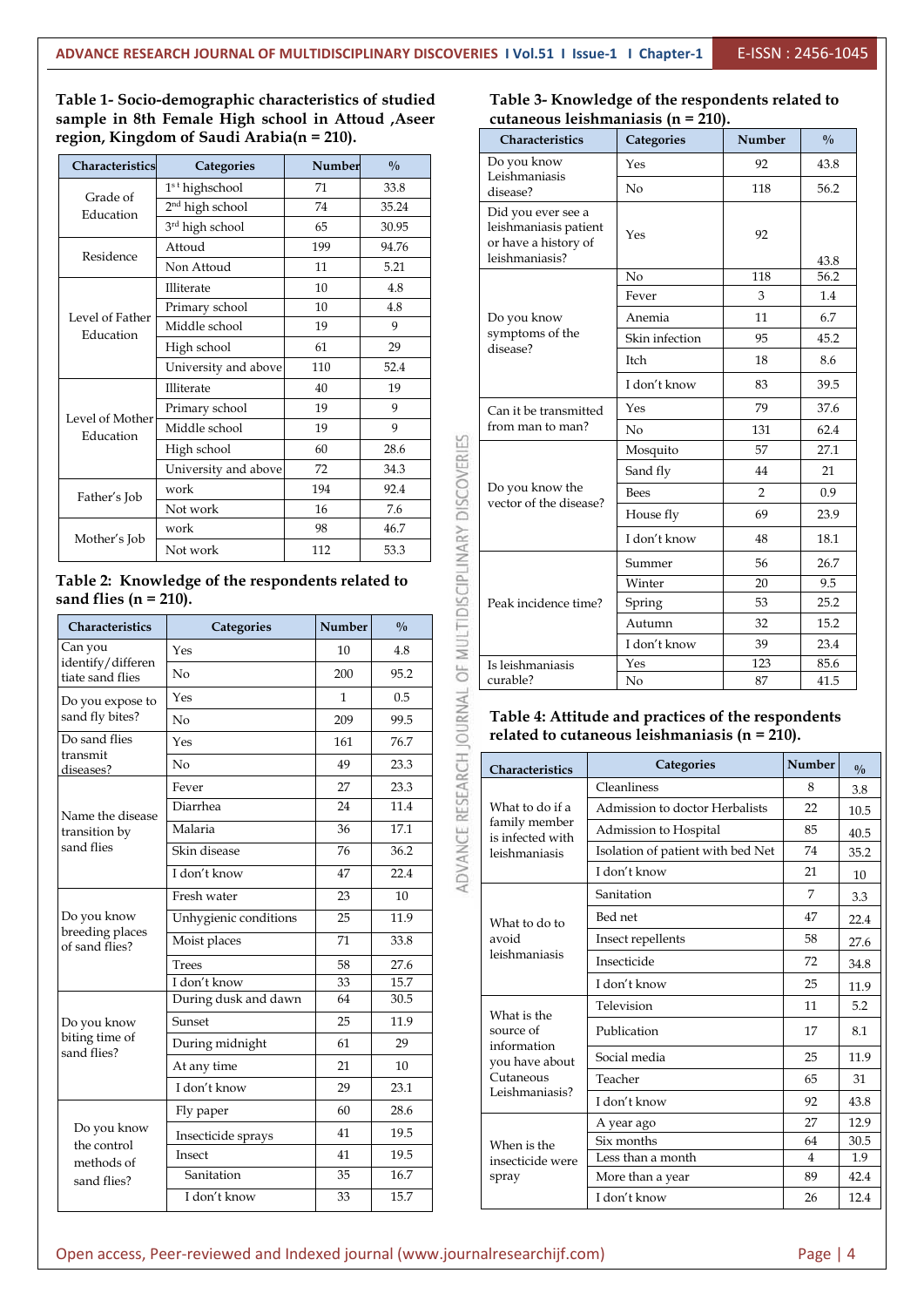| Characteristics                 | Categories              | Do you know<br>leishmaniasis disease? |              |       | Cutaneo                                                                                                                                                                                                                            |
|---------------------------------|-------------------------|---------------------------------------|--------------|-------|------------------------------------------------------------------------------------------------------------------------------------------------------------------------------------------------------------------------------------|
|                                 |                         | yes                                   | No           | value | insect, th                                                                                                                                                                                                                         |
| Residence                       | Attoud                  | 3(27.3%)                              | 8(72.7%)     |       | In th                                                                                                                                                                                                                              |
|                                 | Outside<br>Attoud       | 95(47.7%)                             | 104(52.3%)   | 0.185 | identify<br>leishmar                                                                                                                                                                                                               |
|                                 | Illiterate              | $2(20.0\%)$                           | $8(80.0\%)$  |       | studies o                                                                                                                                                                                                                          |
| Level of                        | Primary school          | $2(20.0\%)$                           | 8(80.0%)     |       | the same<br>under h<br>$[14]$ .also t<br>13.9% of<br>character<br>leishmar<br>Rega<br>OF MULTIDISCIPLINARY DISCOVERIES<br>sympton<br>the stud<br>correct<br>rescpecti<br>the sym<br>agreeme<br>little mo<br>infection<br>of the re |
| Father                          | Middle school           | $4(21.1\%)$                           | 15(78.9%)    | 0.009 |                                                                                                                                                                                                                                    |
| Education                       | High school             | $30(49.2\%)$                          | $31(50.8\%)$ |       |                                                                                                                                                                                                                                    |
|                                 | University and<br>above | 60(54.5%)                             | 50(45.5%)    |       |                                                                                                                                                                                                                                    |
| Level of<br>Mother<br>Education | Illiterate              | $16(40.0\%)$                          | 24(60.0%)    |       |                                                                                                                                                                                                                                    |
|                                 | Primary school          | $4(21.1\%)$                           | 15(78.9%)    |       |                                                                                                                                                                                                                                    |
|                                 | Middle school           | $7(36.8\%)$                           | 12(63.2%)    | 0.044 |                                                                                                                                                                                                                                    |
|                                 | High school             | $30(50.0\%)$                          | $30(50.0\%)$ |       |                                                                                                                                                                                                                                    |
|                                 | University and<br>above | 41(56.9%)                             | $31(43.1\%)$ |       |                                                                                                                                                                                                                                    |
| Father's Job                    | work                    | 92(47.4%)                             | 102(52.6%)   | 0.444 |                                                                                                                                                                                                                                    |
|                                 | Not work                | 6(37.5%)                              | $10(62.5\%)$ |       |                                                                                                                                                                                                                                    |
|                                 | work                    | $52(53.1\%)$                          | 46(46.9%)    | 0.082 |                                                                                                                                                                                                                                    |
| Mother's Job                    | Not work                | $46(41.1\%)$                          | 66(58.9%)    |       |                                                                                                                                                                                                                                    |
| <b>IV.DISCUSSION</b>            |                         |                                       |              |       | of liver<br>whereas<br>unaware                                                                                                                                                                                                     |

**Table 5: Relationship between socio-demographic data & Do you know leishmaniasis disease**

Considerate the Knowledge attitude and practices<br>population is important a stage in the effective<br>lementation of CL control activities in CLof population is important a stage in the effective implementation of CL control activities in CL endemic areas. It is essential to know the level of KAP of a community and improve it to a satisfactory level before introducing any control program to the  $\begin{bmatrix} 0 & 0 \\ 0 & 0 \\ 0 & 0 \\ 0 & 0 \end{bmatrix}$  community. of a community and improve it to a satisfactory level before introducing any control program to the community.

The study found nearly half of therespondents knowing about leishmaniasis and were aware that CL is presented with a cutaneous rash and damage the skin tissue, that is means the knowledge about disease not satisfactory, this is not agreement with study by  $[13]$  therapy. conducted in Southern Iran, the majority of the study population (83%) had knowing about Cutaneous and most of these respondents (91%) were aware that CL is presented with a cutaneous lesion.

Our study found few of respondents know that Cutaneous leishmaniasis sit is an infectious disease that is mean the knowledge about the disease was not satisfactory. This was not agreement with <sup>[13]</sup> study in Iran, reported that the general awareness of participant regarding the CL was not satisfactory since about two-third of respondents knew that CL is an infectious disease in Southern Iran.

**leishmaniasis disease? P** Cutaneous leishmaniasis transmitted by bite of an **value yes No value n i**nsect, this agreement with study in Syrian <sup>[14]</sup> Regarding Knowledge of respondents toward Cutaneous leishmaniasis transmitted by bite of an insect nearly half of respondents were aware that

> $_{0.009}$  under half of the respondents implicated sandflies In this study only quarter of respondents could identify sand fly as the vector of Cutaneous leishmaniasis this finding in keeping with similar studies conducted in Saudi Arabia by <sup>[5]</sup>. Also it is in the same line in Syrian Arab Republic found the a little [14].also the same study in Isfahan, reported that only 13.9% of respondents had enough information about characteristics of sand fly and it is vector of Cutaneous leishmaniasis <sup>[15]</sup>.

0.044 Symptoms and complication of Cutaneous leishmanias  $\frac{0.444}{\approx}$  agreement with study conducted in Pakistan  $\frac{[16]}{[16]}$  found 0.082  $\Box$  infection is the main symptom of leishmaniasis. Some Regarding knowelge of respondents about the the study found only half of respondents reported correct answer which it (rash and tissue demage rescpectively), while other respondents did not knew the symptom and complication of disease ,this is not little more than quarter of respondents said skin of the respondents also answered fever, enlargement of liver and spleen and anemia as the symptoms, whereas the majority of the respondents (56%) were unaware.

> Respondents awareness about preventive measures of Cutaneous leishmanias and its vector is important that is lead to take proper action to protect themselves from diseases .In our study knowledge of respondents for preventive measures was considered low. These finding in the same line with results of <sup>[15]</sup> where they reported that the lowest knowledge of study population was about preventive measures.

The respondents regarding the treatment of Cutaneous leishmaniasis was not satisfactory since only (40.5%) believed that CL can be treated by Drug therapy.

This study found significant relationship between heard of cutaneous leishmaniasis and parent's educational level. High education of parents lead to high knowledge of their kid's, this support study in Palestine which demonstrated that lower incidence of cutaneous leishmaniasis related to higher education level of the head of households [17].

#### **V. LIST OF ABBREVIATION**

CL Cutaneous leishmaniasis.

LCP leishmaniasis control program. WHO World health organization.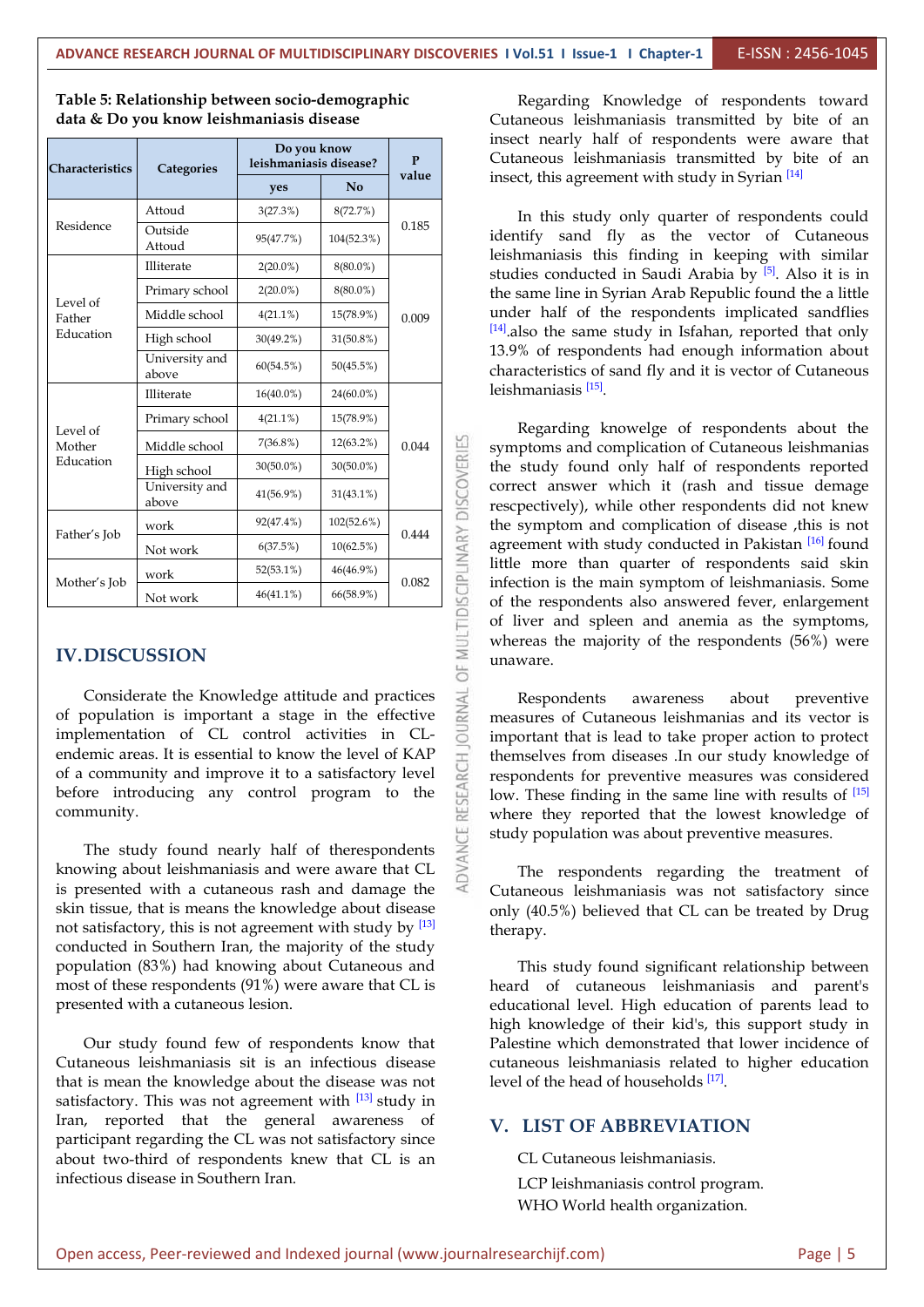#### **VI. CONCLUSION**

The study found nearly half of respondents knowing about Cutaneous leishmaniasis and most of the respondents did not know CL transmitted by sand fly while few of them know sand fly is a vector of CL. Attitude and practice about disease like, treatment and preventive measures of CL were found not satisfactory. Also the study found significant relationship between knowing of cutaneous leishmaniasis and parent's education.

#### **VII. RECOMMENDATIONS**

High schools need a lot of health education about cutaneous leishmaniasis disease and sand fly vector in Attued area, Aseer region. . Further studies are needed Aseer region.

#### **VIII. ACKNOWLEDGMENT**

First thanks to Allah, then we would like to thank  $\geq$  [10] all teachers and students in the school

to determine the KAP of cutaneous leishmaniasis in<br>Aseer region.<br>
VIII. ACKNOWLEDGMENT<br>
First thanks to Allah , then we would like to thank<br>
all teachers and students in the school<br>
of Attued for their support and understa of Attued for their support and understanding to participate in this project on the topic of Public Knowledge, Attitude and Practices to wards Cutaneous Leishmaniasis and Sand Flies in Attoud, Aseer Region, kingdom of Saudi Arabia.

#### **IX. REFERENCES**

- **[1] Jacquelyn Cafasso.** (2017).Leishmaniasis.<br>
health line ,Available at: Https://www.healthline.com/health/leishmaniasis.<br> **[2]** Alvar J, Yactayo S, Bern C. Leishmaniasis and poverty. Trends Parasitol 2006; 22:552-557 health line .Available at: https://www.healthline.com/health/leishma niasis.
- **[2] Alvar J, Yactayo S, Bern C.** Leishmaniasis and poverty. Trends Parasitol 2006; 22:552–557 [PubMed].
- **[3] WHO. (14 March 2018).** Leishmaniasis, U.S. Available at: http://www.who.int/news room/fact-sheets/detail/leishmaniasis.
- **[4] WHO .** Manual for case management of cutaneous leishmaniasis in the Eastern Mediterranean region (2014). WHO Regional Publications, Eastern Mediterranean Series; 35.https://apps.who.int/iris/handle/10665/1 20002 .
- **[5] Abuzaid A. Abuzaid, 1 Abdalmohsin M. Abdoon,1 Mohamed A. Aldahan,1 Abdullah G. Alzahrani,1 Raaft F. Alhakeem,1Abdullah M. Asiri,1 Mohamed H. Alzahrani,1 and Ziad A. Memish, (2017).** Cutaneous Leishmaniasis in Saudi Arabia: A Comprehensive Overview.
- **[6] Alvar J, Vélez ID, Bern C, Herrero M, et al.** Leishmaniasis worldwide and global estimates of its incidence. PLoS One 2012; 7:e35671. [PMC free article] [PubMed], internet access.
- **[7] MOHSA, 2006-2012.** Statistical books for the years 2006–2012. Ministry of health of Saudi Arabia. Available at: http://www.moh.gov.sa/en/Ministry/Statist ics/book/Pages/defa ult.aspx (accessed on March 2014).
- **[8] Orkin.9(2019).** Facts ,identification ,control of Sand Flies. Available at: https://www.orkin.com/flies/sand-flies.
- **[9] Feliciangeli, et al. (2004).** Natural breedingplaces of phlebotomine sand flies. Medical and veterinary entomology. 2004 Dec;18(4):453 Available at: https://www.ncbi.nlm.nih.gov/pubmed/150 09450
- **[10] Okwor I, Mou Z, Liu D, Uzonna J (2012)** Protective Immunity and Vaccination Against Cutaneous Leishmaniasis. Front Immunol .3: 128. Available.
- **[11] CENTER FOR DESEASE CONTROL AND PREVENTION (CDC), Jul 26,2018,** parasites leishmaniasis, U.S. Department of Health & Human Services,Available at: https://www.cdc.gov/parasites/leishmaniasi s/index.html
- **[12] Lo´pez-Perea N, Sordo L, Gadisa E, Cruz I, Hailu T, Moreno J et al.(2014)** Knowledge, Attitudes and Practices Related to Visceral Leishmaniasis in Rural Communities of Amhara State: A Longitudinal Study in Northwest Ethiopia. PLoSNegl Trop Dis 8(4): e2799.
- **[13] Sarkari B, Qasem A,, Shafaf MR. ( 2014 ),** Knowledge, attitude, and practices related to cutaneous leishmaniasis in an endemic focus of cutaneous leishmaniasis, Southern Iran, Asian Pacific journal of tropical biomedicine, volume 4, Pages 566-569.
- **[14] Abazid N, Jones C, Davies CR.(2012)** ,Knowledge, attitudes and practices leishmaniasis among cutaneous leishmaniasis patients in Aleppo, Syrian Arab Republic,EastMediterr Health J. ,18(1):7-14.